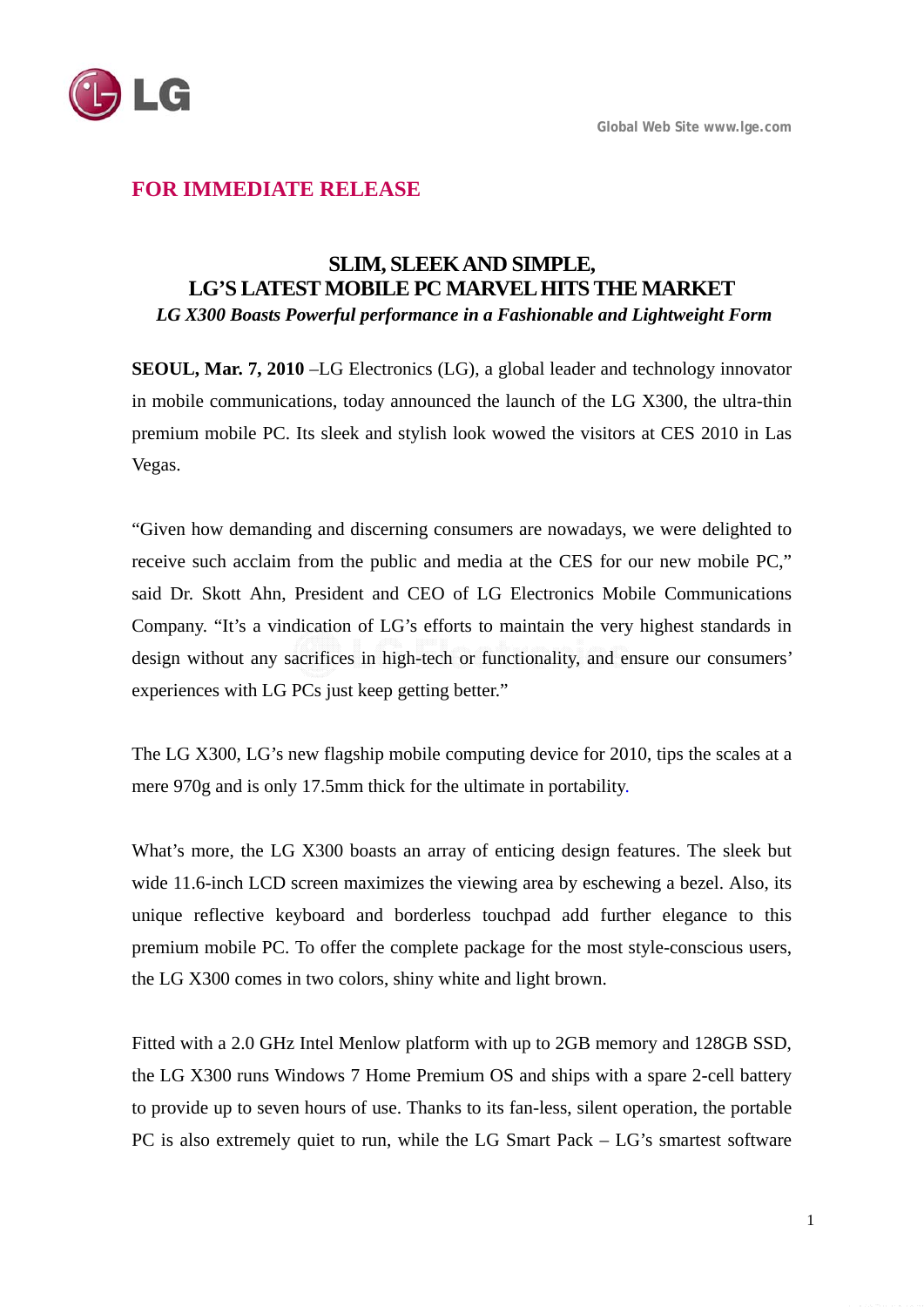

suite for PC users – ensures the LG X300 is easy to use, even for novices.

The LG X300 packs multimedia features including a 1.3-megapixel webcam with a You-Cam viewer, and SRS TruSurround HD sound. And thanks to an embedded 3G modem chipset, users can easily get online via GSM, GPRS, EDGE, UMTS, or HSDPA networks.

The LG X300 will be available in Asia starting in March, followed by the Middle East and South America. Prices will vary country-to-country and will be announced separately in each market.

| <b>Specifications</b>   |                         | <b>LG X300</b>                                                                                               |
|-------------------------|-------------------------|--------------------------------------------------------------------------------------------------------------|
| Processor               |                         | Intel® Atom™ Processor Z550 (2.00GHz/ 533MHz/512KB)                                                          |
|                         |                         | Intel® Atom™ Processor Z530 (1.60GHz/ 533MHz/512KB)                                                          |
| <b>Operating System</b> |                         | Genuine Windows 7® Home Premium                                                                              |
| Chipset                 |                         | Intel US15W                                                                                                  |
| Sys. Memory             |                         | 1GB (DDR2 667MHz On-Board): Only Available with Z550<br>2GB (DDR2 667MHz On-Board): Only Available with Z540 |
| Display                 |                         | 11.6" HD (1366x768) w/ LED Backlight (200nit)                                                                |
| Graphics                |                         | Intel GMA 500                                                                                                |
| Storage                 | <b>HDD</b>              | None                                                                                                         |
|                         | <b>SSD</b>              | 128GB/64GB                                                                                                   |
| <b>ODD</b>              |                         | None                                                                                                         |
| Comm.                   | Wireless                | Azurwave AW-NE104H 802.11bgn (1x2)                                                                           |
|                         | Modem                   | None                                                                                                         |
|                         | LAN                     | 10/100 (Supported by Expansion Port)                                                                         |
|                         | Bluetooth               | $BT v2.1 + EDR$                                                                                              |
|                         | <b>TV-Tuner</b>         | None                                                                                                         |
|                         | <b>HSPA</b>             | F3307                                                                                                        |
| Webcam                  |                         | 1.3M                                                                                                         |
| Audio                   |                         | HD Audio, SRS WOW HD, SRS Trusurround HD                                                                     |
| Security                |                         | Kensington Lock, HDD Security                                                                                |
| Input<br>Device         | Keyboard                | Full Size 83 Key                                                                                             |
|                         | <b>Pointing Device</b>  | Touch Pad w/ Gesture Function                                                                                |
| Expansion<br>Slot       | Multimedia<br>Card Slot | SD, SDHC, MMC                                                                                                |
| Input/Output Port       |                         | System : HP Out, USB (x2), Int. Mic, DC-In<br>Expansion Port: VGA, RJ45                                      |
| <b>Battery</b>          |                         | 2Cell (Li-Polymer / 2800mAh)                                                                                 |
| <b>AC</b> Adapter       |                         | 40W 2Pin, 40W 3Pin (Brazil, India)                                                                           |

### **Specifications and Features**